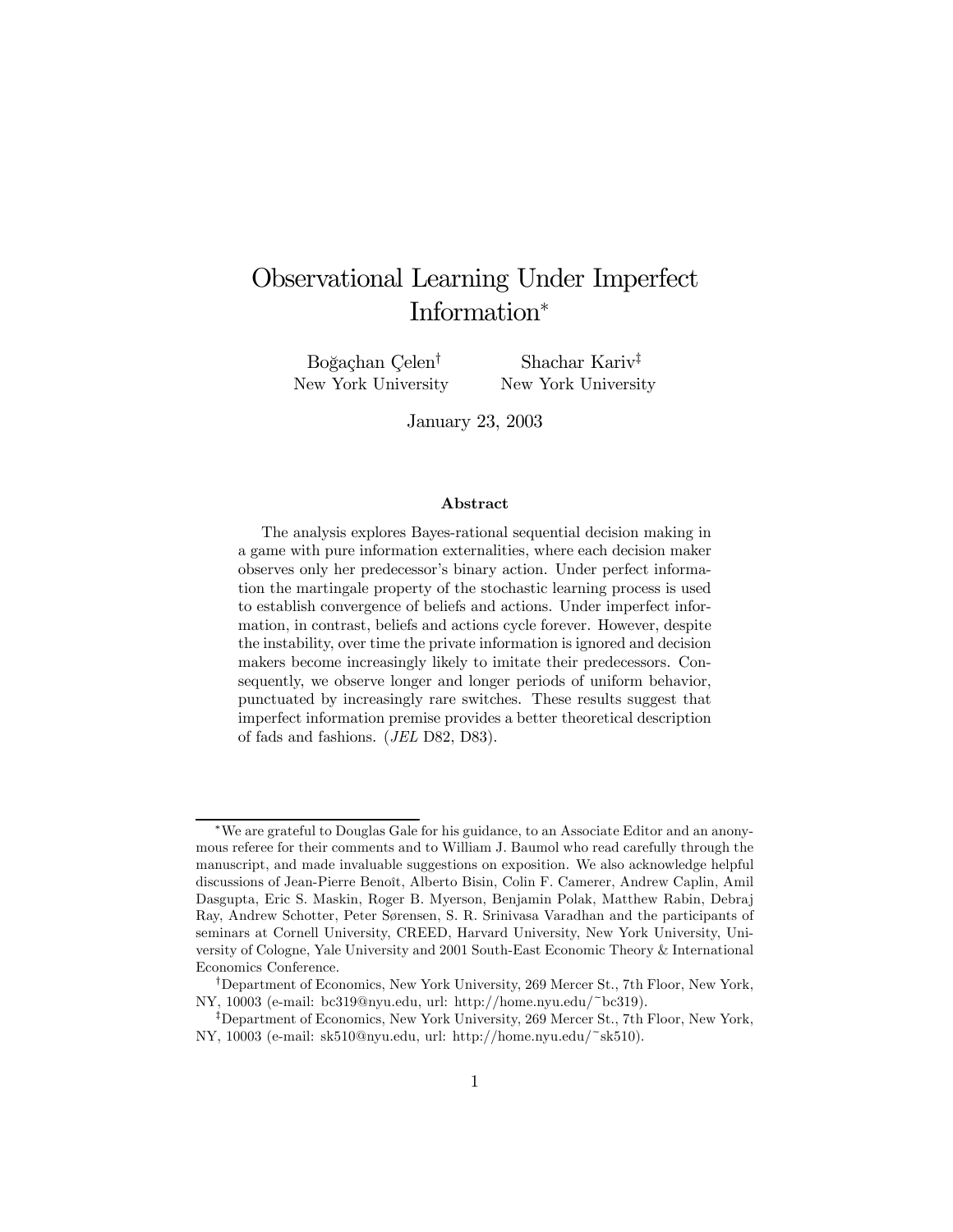# 1 Introduction

In the last decade a number of studies have explored the process of observational learning. Banerjee (1992) and Bikhchandani, Hirshleifer and Welch (1992) introduced the basic concepts and stimulated further research in this area. The literature analyzes an economy where a sequence of Bayesian decision-makers (dms) make a once-in-a-lifetime decision under incomplete and asymmetric information. The typical conclusion is that, despite asymmetry of information, eventually dms will imitate their predecessor's behavior even if it conflicts with their private information.

A central assumption of the previous models is that all dms are assumed to be able to observe all the decisions that have previously been made, i.e., they have *perfect information* about the entire history of actions that have been taken before them. The  $dm$  thus compares her information with that of a large (in the limit, unboundedly large) number of other dms. In reality, dms have *imperfect information*. For greater realism, our model relaxes the perfect-information assumption, dealing instead with the case in which each  $dm$  observes only her immediate predecessor's decision. Our goal is to understand behavior under such an imperfect information structure.

The model which we analyze builds on Gale  $(1996)$ . Each dm is faced with a once-in-a-lifetime binary choice, say, an investment decision. While non-investment is a safe action yielding a zero payoff, the payoff from investment is a random variable with expected value zero. Each  $dm$  receives an informative private signal and observes only her immediate predecessor. We describe the dms' optimal strategies recursively; they in turn, characterize the dynamics of learning and actions.

Smith and Sørensen (2000) make a clear distinction between learning dynamics and action dynamics. They emphasize the difference between informational cascades and herd behavior, two notions introduced by Banerjee (1992) and Bikhchandani, Hirshleifer and Welch (1992) to address the same phenomenon. Informational cascades occur when, after some finite time, all dms ignore their private information when choosing an action, while herd behavior occurs when, after some finite time, all dms choose the same action, not necessarily ignoring their private information.

Hence, an informational cascade implies herd behavior but herding is not necessarily the result of an informational cascade. When acting in a herd, dms choose the same action, but they could have acted differently from one another if the realization of their private signals had been different. In an informational cascade, a dm considers it optimal to follow the behavior of her predecessors without regard to her private signal since her belief is so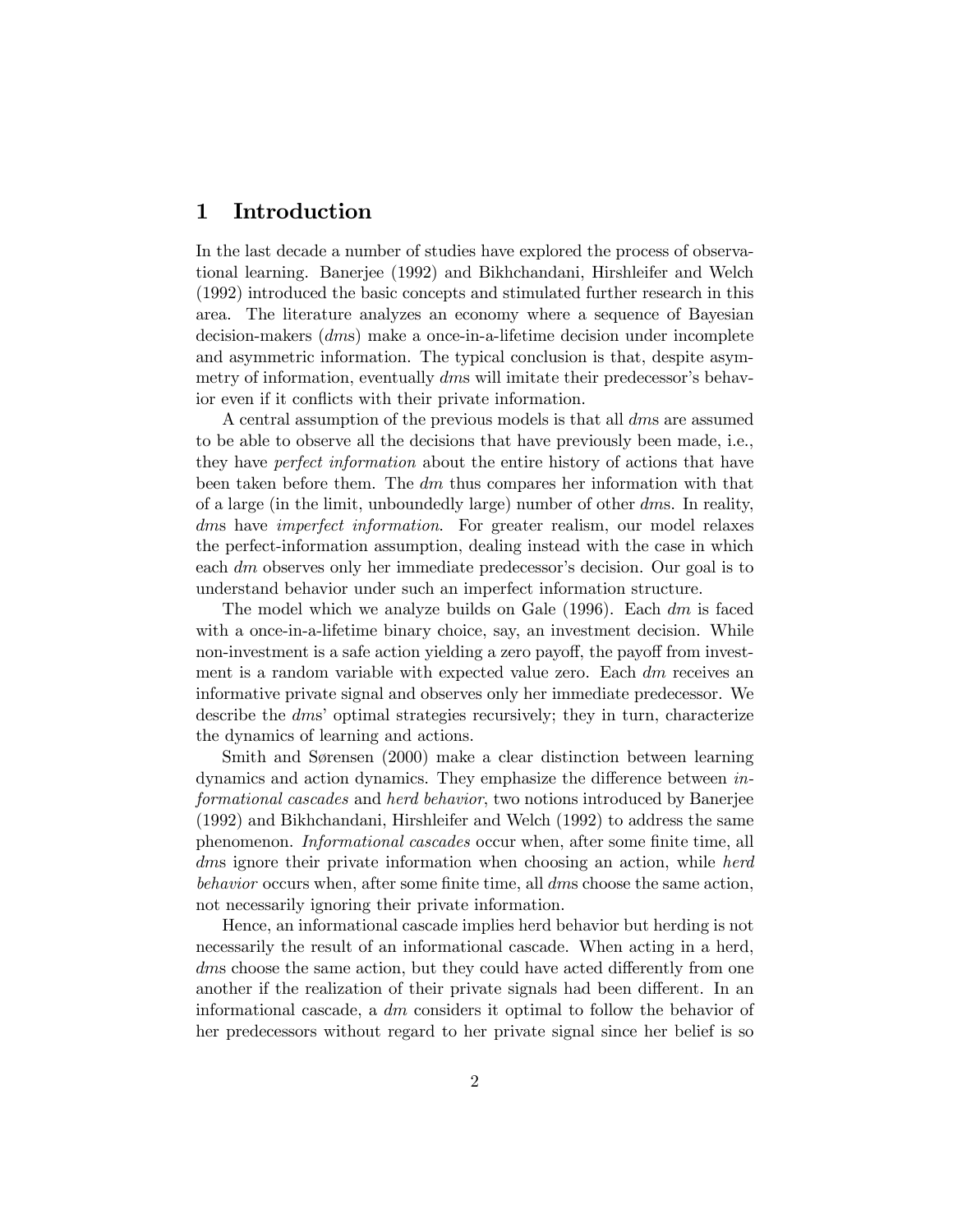strongly held that no signal can outweigh it.

We replicate the results of the literature under perfect information and use them as a benchmark. The main difference between perfect and imperfect information is that learning under perfect information has the martingale property that permits establishment of convergence of beliefs and actions. Under imperfect information, by contrast, the learning process does not have the martingale property. The important implication is that beliefs and actions are not convergent but cycle forever. Despite this instability, over time, private information is increasingly ignored and dms become increasingly likely to imitate their predecessors (Theorem 1). Consequently, we observe longer and longer periods of uniform behavior, punctuated by increasingly rare switches (Theorem 2). In other words, under perfect information, social learning eventually ceases as individual behavior becomes purely imitative and hence is uninformative. Under imperfect information, by contrast, individuals become more and more likely to imitate because the behavior of their immediate predecessors remains informative and, at the same time, behavior fails to converge.

These results suggest that the kind of episodic instability that is characteristic of socioeconomic behavior in the real world makes more sense in the imperfect-information model. The key economic phenomenon that imperfect information captures is a succession of fads starting suddenly, expiring rather easily, each replaced by another fad. As such, the imperfectinformation model gives insight into phenomena such as manias, fashions, crashes and booms, and better answers such questions as: Why do markets move from boom to crash without settling down? Why is a technology adopted by a wide range of users more rapidly than expected and then, suddenly, replaced by an alternative? What makes a restaurant fashionable over night and equally unexpectedly unfashionable, while another becomes the 'in place', and so on?

The paper is organized as follows. In the next section, we provide a discussion of closely related literature. The model is outlined in section 3, analyzed under some distribution specification in section 4 and for general distributions in section 5. We conclude in section 6.

## 2 Related literature

Observation of an immediate predecessor's action is a particular form of imperfect information. Smith and Sørensen (1996) relax perfect information by assuming that each dm observes a random unordered sample of her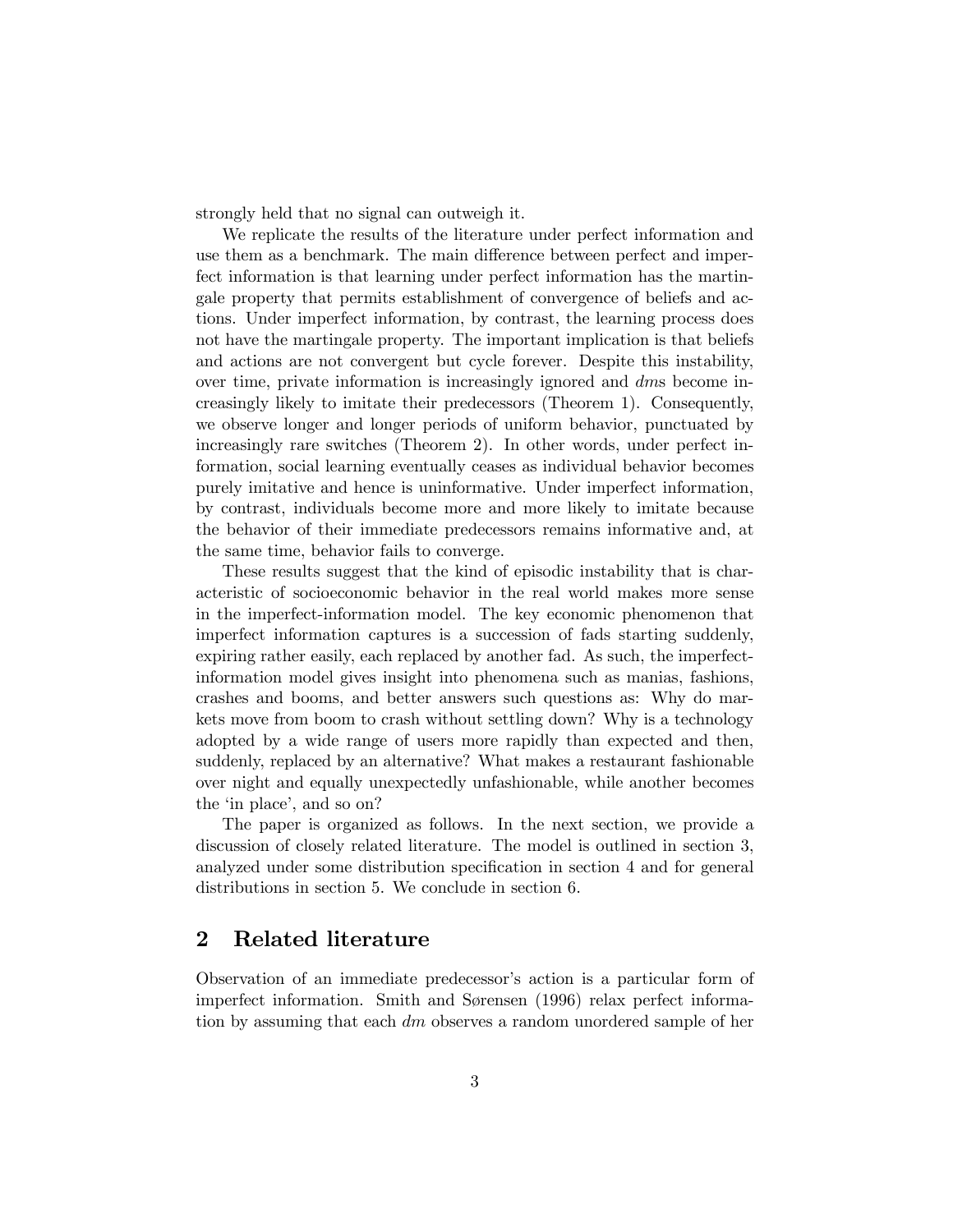predecessors' actions. This approach is in fact the finite-dm counterpart of Banerjee and Fudenberg (1995)'s continuum-dm model. Smith and Sørensen (1996) provide a thorough characterization for the case of unbounded beliefs, but their results are not exhaustive for the case of *bounded beliefs*<sup>1</sup>. With unbounded beliefs, Smith and Sørensen (1996) agree with Banerjee and Fudenberg (1995) that learning leads to correct decisions, and with bounded beliefs, they show that what is "learned" can be incorrect.

Taking off from Smith and Sørensen (1996), we assume that each  $dm$ samples her immediate predecessor's choice with probability one. This assumption captures, in an extreme format, the idea that more recent predecessors are more likely to be observed. Aside from modeling choices, the present paper differs from Smith and Sørensen (1996) in two ways. First, we show that behavior can be radically different under perfect and imperfect information. Second, we are able to describe not only the asymptotic outcomes but also the behavior in case of divergence.

In another study, Smith and Sørensen (1997) develop an example in which each  $dm$  observes her immediate predecessor's decision. But, their signal distribution assumes unbounded beliefs and their focus is on different properties of learning, so results are not directly comparable.

## 3 The model

#### 3.1 Preliminaries

Our economy consists of a finite number of Bayes-rational dms indexed by  $n = 1, 2, \dots, N$ . Each dm n makes a once-in-a-lifetime decision, to invest or not to invest, indicated by  $x_n = 1$  and  $x_n = 0$  respectively. Decisions are made sequentially in an exogenously determined order. The preferences of the dms are assumed to be identical and represented by the risk neutral vN-M utility function

$$
u(x_n) = \begin{cases} \Theta & \text{if } x_n = 1\\ 0 & \text{if } x_n = 0 \end{cases}
$$

where the value of investment  $\Theta$  is a random variable defined by

$$
\Theta = \sum_{n=1}^{N} \theta_n
$$

and  $\theta_n$  is dm n's private signal about  $\Theta$ . We assume that the  $\theta_n$ 's are identically and independently distributed with c.d.f. F over a compact support

<sup>&</sup>lt;sup>1</sup>Private beliefs are said to be *bounded* when there is no private signal that can perfectly reveal the true state of the world, and to be unbounded otherwise.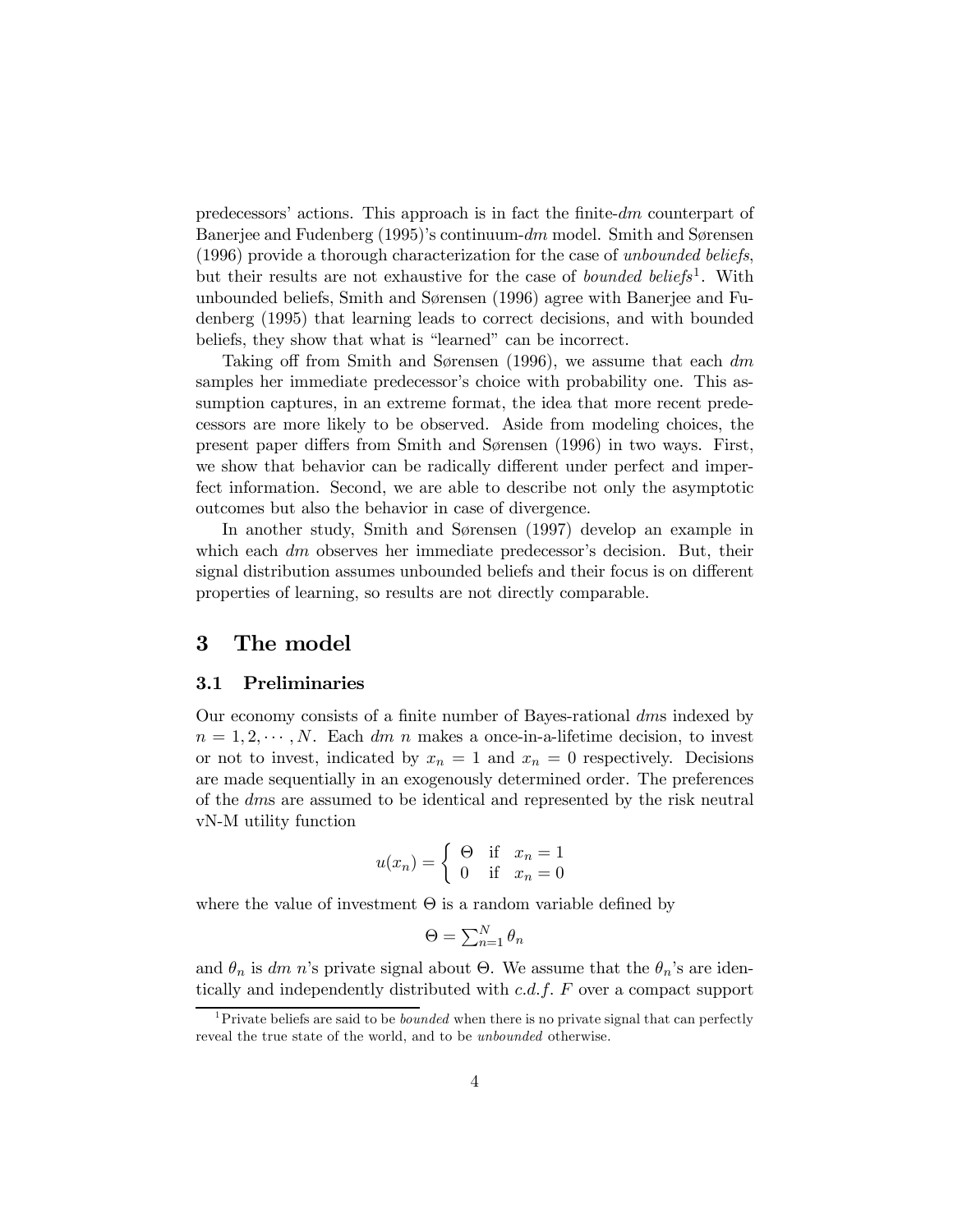S with convex hull [a, b], such that  $\mathbb{E}[\theta]=0$ . Further, F satisfies symmetry when  $a + b = 0$  and  $F(\theta) = 1 - F(-\theta) \,\forall \theta \in [a, -a]$ .

It is immediate that the range of Θ defines the set of the states of the world. Moreover, since the risk-free action  $x_n = 0$  constitutes a benchmark for decision making, the payoff-relevant states are partitioned into two decision-relevant events, high  $\Theta \geq 0$  and low  $\Theta \leq 0$ . Notice that the signal structure is informative in the sense that, conditional on the true state of the world, one is more likely to receive a signal favoring the realized event, i.e.,  $P(\theta \ge 0 | \Theta \ge 0) > \frac{1}{2}$  and  $P(\theta < 0 | \Theta < 0) > \frac{1}{2}$ . Yet, private beliefs are bounded for any  $N > 2$ .

The summation version of  $\Theta$  makes the model nicely tractable, but some clarifications are in order. Notice that we define a finite economy, yet we are interested in the behavior when the size of the economy  $N$  is arbitrarily large. In other words, we analyze the limit behavior of a sequence of economies indexed by  $N$ . With infinite  $N$ , the problem is not well formulated since Θ may not be summable as defined. Further, if we define Θ as the average signal rather than the sum of signals, then  $\Theta$  is (with probability one) equal to zero by the law of large numbers, so *dms* are always indifferent between different actions. However, with any finite  $N$ , the model is robust to any scaling of  $\Theta$ , and thus, there are no practical problems since we are interested in limit theorems rather than theorems in the limit. That is to say, we are interested in approximating the behavior when the economy size increases. By the same token, even though the information of a  $dm$  about  $\Theta$  is not constant across different sized economies, the underlying decision problem, the optimal decision rule, and hence our results are independent of  $N$  as in the traditional social learning models.

We refer to a perfect information economy  $\mathcal{E}_F = \{F, x_n, u_n, I_n\}_{n=1}^N$ , as an economy where the information set of each  $dm$  n consists of her private signal as well as the entire history of actions, i.e.,

$$
I_n = \{ \theta_n, (x_i)_{i=1}^{n-1} \} \in \mathcal{S} \times \{0, 1\}^{n-1}.
$$

An imperfect information economy  $\mathcal{E}'_F = \{F, x_n, u_n, I'_n\}_{n=1}^N$  differs in that each  $dm$   $n > 1$  observes only her immediate predecessor's action, i.e.,

$$
I'_n = \{\theta_n, x_{n-1}\} \in \mathcal{S} \times \{0, 1\}.
$$

Finally, we assume that the structure of any dm's information set is common knowledge. Thus, every  $dm$  knows whose actions each  $dm$  observes as well as all the decision rules.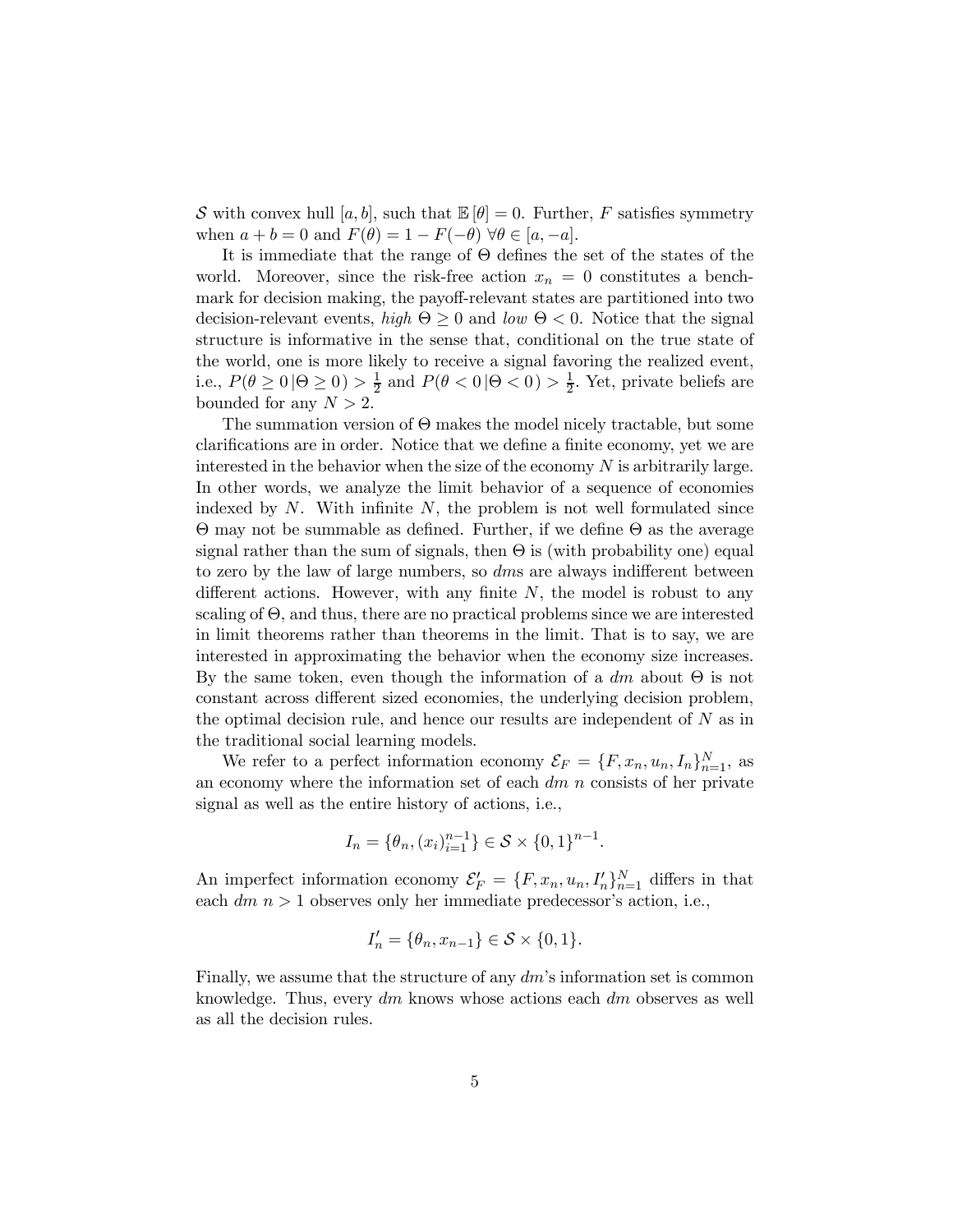## 3.2 The decision problem

A dm's strategy is a mapping from her information set into the set of actions. Next, we provide a definition that will be useful in characterizing the optimal strategy.

**Definition 1** dm n follows a cutoff strategy if her decision rule is defined by

$$
x_n = \begin{cases} 1 & \text{if } \theta_n \ge \tilde{\theta}_n \\ 0 & \text{if } \theta_n < \tilde{\theta}_n \end{cases}
$$

for some cutoff  $\tilde{\theta}_n \in [a, b]^2$ .

The decision problem of dm n is to choose  $x_n \in \{0,1\}$  to maximize her expected utility given her information set  $\mathcal{I}_n$ . That is,

$$
\underset{x_n \in \{0,1\}}{Max} x_n \mathbb{E} \left[ \Theta \mid \mathcal{I}_n \right]
$$

which yields the optimal decision rule

$$
x_n = 1
$$
 if and only if  $\mathbb{E}[\Theta | \mathcal{I}_n] \geq 0$ .

Since  $\mathcal{I}_n$  does not provide any information about the content of successors' signals, we obtain

$$
x_n = 1
$$
 if and only if  $\theta_n \geq -\mathbb{E}\left[\sum_{i=1}^{n-1} \theta_i \mid \mathcal{I}_n\right]$ .

It readily follows that the optimal decision takes the form of a cutoff strategy. We state this in the next proposition.

**Proposition 1** For any n, the optimal strategy is the cutoff strategy

$$
x_n = \begin{cases} 1 & \text{if} \quad \theta_n \ge \hat{\theta}_n \\ 0 & \text{if} \quad \theta_n < \hat{\theta}_n \end{cases}
$$

where 
$$
\hat{\theta}_n = -\mathbb{E}\left[\sum_{i=1}^{n-1} \theta_i \mid \mathcal{I}_n\right]
$$
 (1)

is the optimal history-contingent cutoff.

<sup>&</sup>lt;sup>2</sup>Notice that the tie-breaking assumption is such that  $x_n = 1$  when  $\theta_n = \tilde{\theta}_n$ . One may assume different tie-breaking rules, but since these are probability zero events, the analysis does not alter.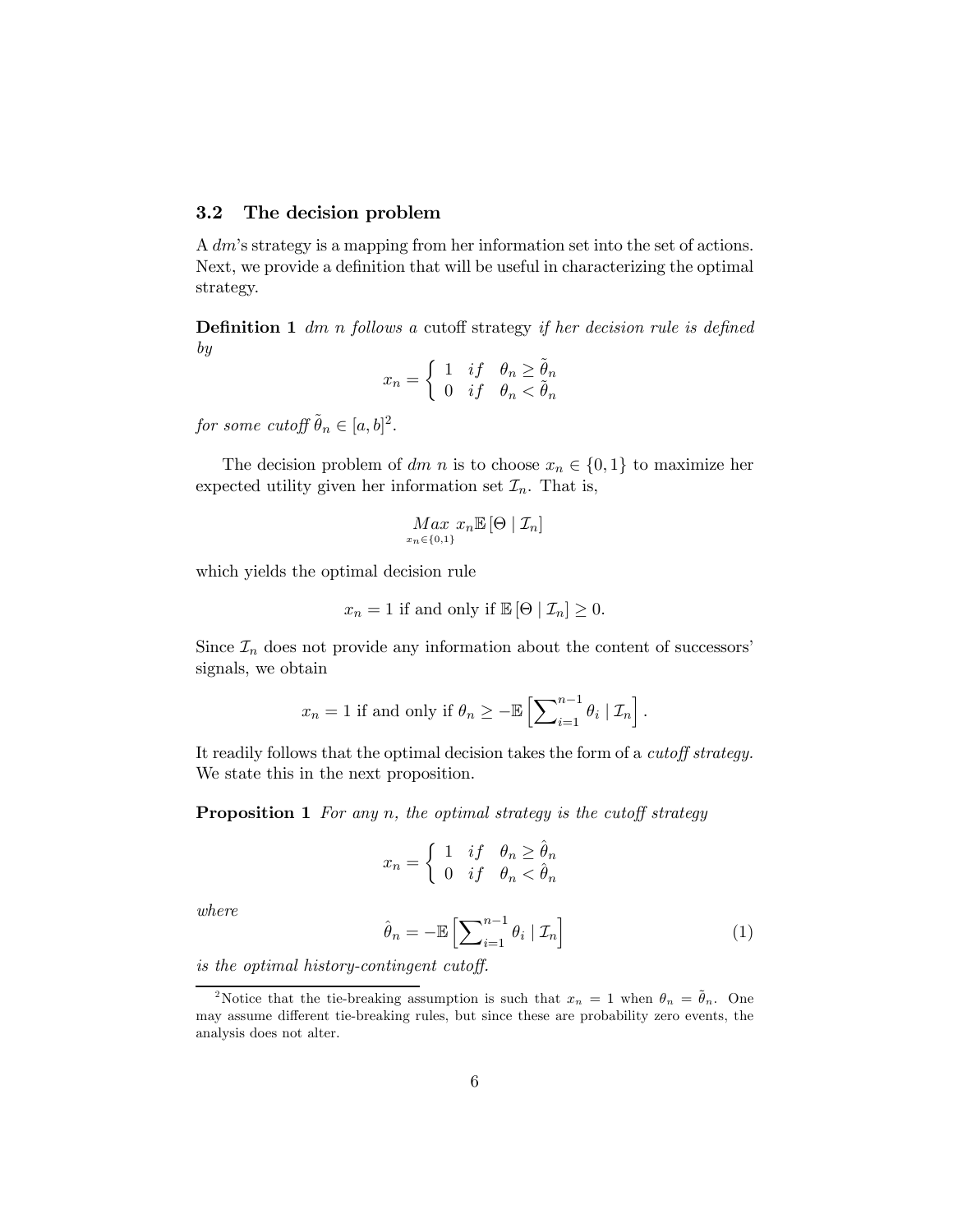The optimal cutoff  $\hat{\theta}_n$  contains all the information that dm n acquires from the history and thus determines the minimum private signal for which she optimally decides to invest. Hence,  $\theta_n$  is sufficient to characterize dm n's behavior, and  $\{\hat{\theta}_n\}_{n=1}^N$  characterizes the behavior of the economy. Henceforth, we take  $\{\hat{\theta}_n\}_{n=1}^N$  as the object of our analysis and refer to it as a cutoff process or learning process interchangeably.

#### 3.3 Definitions

Next, we define some key concepts to which we refer throughout the paper. To economize on notation, whenever we take a limit over  $n$  we allow  $N$  to accommodate *n* by taking a double limit as  $N \to \infty$  and  $n \to \infty$ .

Definition 2 (Informational cascade) An informational cascade on action  $x = 1$  ( $x = 0$ ) occurs when  $\exists n$  such that  $\hat{\theta}_k \in (-\infty, a]$  ( $\hat{\theta}_k \in [b, \infty)$ )  $\forall k \geq n$ . Analogously, a limit-cascade on action  $x = 1$  ( $x = 0$ ) occurs when the process of cutoffs  $\{\hat{\theta}_n\}$  converges almost surely to a random variable  $\hat{\theta}_{\infty} = \lim_{n \to \infty} \hat{\theta}_n$ , with  $supp(\hat{\theta}_{\infty}) \subseteq (-\infty, a]$   $(supp(\hat{\theta}_{\infty}) \subseteq [b, \infty))$ .

Hence, a cascade occurs in the limit when all but finitely many dms are almost surely convinced about which of the events will take place. Further, we call a finite sequence of dms who act alike a *finite herd* and, we let

$$
l_n^N \equiv \#\{x_k = x_n, \ n \le k \le N\}
$$

denote the length of a finite herd following  $dm$  n in an economy of size N. Herd behavior is said to occur if dms eventually settle on an action, i.e., action convergence almost surely obtains.

Definition 3 (Herd behavior) Herd behavior occurs when ∃n such that  $\lim_{N\to\infty} l_n^N/N=1.$ 

Thus, dm n acts in a herd but does not follow a cascade when  $\hat{\theta}_n \in (a, b)$ , indicating that for some signal she is willing to make either decision, but when her private signal is realized she acts as her predecessors did.

## 4 The uniform case

In order to illustrate the model we study a simple symmetric example where private signals are distributed with uniform distribution U, over the support  $[-1, 1].$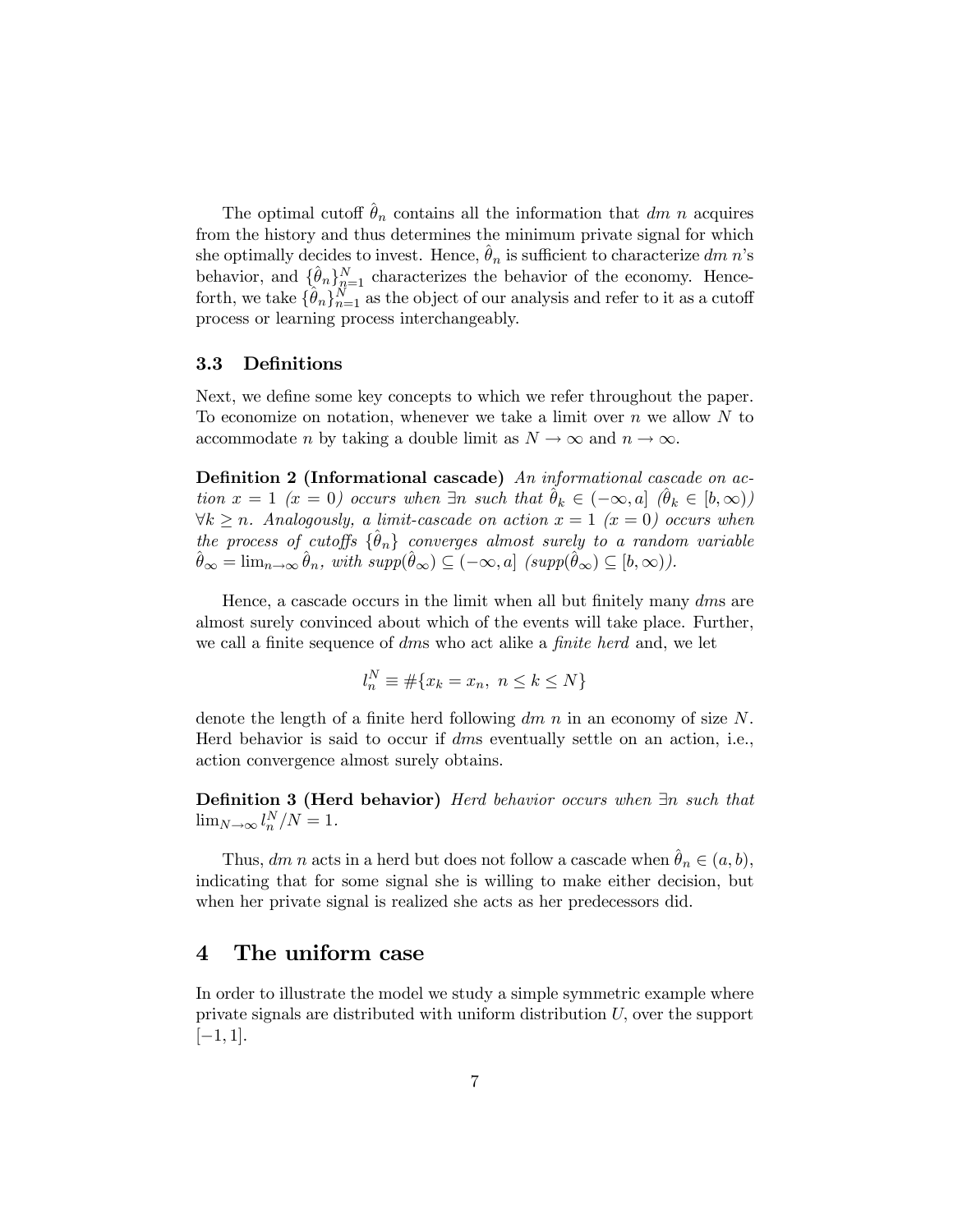#### 4.1 The case of perfect information

According to (1), in the perfect information economy,  $\mathcal{E}_U = \{U, x_n, u_n, I_n\}_{n=1}^N$ , dm n's optimal history-contingent cutoff rule is

$$
\hat{\theta}_n = -\mathbb{E}\left[\sum_{i=1}^{n-1} \theta_i \mid (x_i)_{i=1}^{n-1}\right].
$$

Since with perfect information any history of actions is public information shared by all succeeding dms, all the information revealed by the history  $(x_i)_{i=1}^{n-2}$  is already accumulated in dm  $(n-1)$ 's cutoff. Therefore, dm n's cutoff is altered only by the new information revealed by  $dm$   $(n-1)$ 's action. To be exact,  $\theta_n$  is different from  $\theta_{n-1}$  only by  $\mathbb{E}[\theta_{n-1} | x_{n-1}, \theta_{n-1}]$ . As a result, the cutoff rule exhibits the following recursive structure,

$$
\hat{\theta}_n = \hat{\theta}_{n-1} - \mathbb{E}[\theta_{n-1} | x_{n-1}, \hat{\theta}_{n-1}]
$$
\n(2)

where

$$
\mathbb{E}\left[\theta_{n-1} \mid x_{n-1}, \hat{\theta}_{n-1}\right] = \begin{cases} \frac{1+\hat{\theta}_{n-1}}{2} & \text{if } x_{n-1} = 1\\ \frac{-1+\hat{\theta}_{n-1}}{2} & \text{if } x_{n-1} = 0 \end{cases} (3)
$$

Equations (2) and (3) yield the following cutoff process:

**Proposition 2** In  $\mathcal{E}_U$ , the cutoff dynamics follows the stochastic process

$$
\hat{\theta}_n = \begin{cases} \frac{-1 + \hat{\theta}_{n-1}}{2} & \text{if } x_{n-1} = 1\\ \frac{1 + \hat{\theta}_{n-1}}{2} & \text{if } x_{n-1} = 0 \end{cases}
$$
(4)

where  $\hat{\theta}_1 = 0$ .

The impossibility of an informational cascade follows immediately since  $|\hat{\theta}_n| < 1$ ,  $\forall n$ . Thus, in making a decision, any dm takes her private signal into account in a non-trivial way. Moreover, the learning process  $\{\theta_n\}$  has the martingale property  $\mathbb{E}[\hat{\theta}_{n+1} | \hat{\theta}_n] = \hat{\theta}_n$ . So, by the Martingale Convergence Theorem, it converges almost surely to a random variable  $\theta_{\infty} = \lim_{n \to \infty} \theta_n$ . Hence, it is stochastically stable in the neighborhood of the fixed points, −1 and 1, meaning that there is a limit-cascade. Finally, since convergence of the cutoff process implies convergence of actions, behavior can not overturn forever. In other words, behavior settles down in some finite time and is consistent with the limit learning. In conclusion, we agree with Smith and Sørensen (2000) that a cascade need not arise but a limit-cascade and herd behavior must.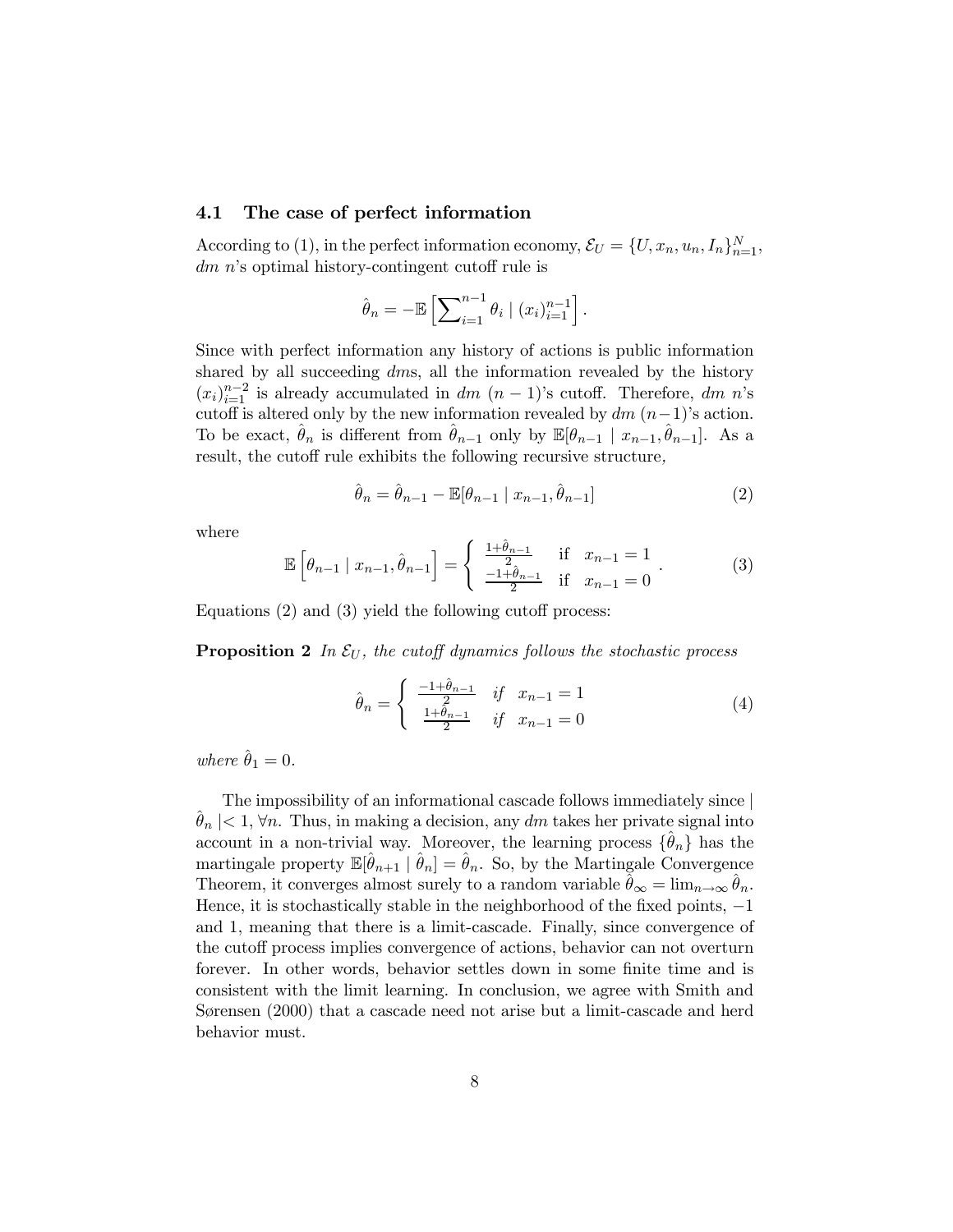## 4.2 The case of imperfect information

In the imperfect information economy,  $\mathcal{E}'_U = \{U, x_n, u_n, I'_n\}_{n=1}^N$ , the action of a dm is the only source of information available to her successor to indicate the nature of all past signals. Thus, according to  $(1)$  dm n's historycontingent cutoff rule is,

$$
\hat{\theta}_n = -\mathbb{E}\left[\sum_{i=1}^{n-1} \theta_i \mid x_{n-1}\right].
$$

It can readily be noted that  $\hat{\theta}_n$  can take two different values, conditional on  $x_{n-1} \in \{0, 1\}$ . That is,

$$
\hat{\theta}_n = \begin{cases} \overline{\theta}_n & \text{if } x_{n-1} = 1 \\ \underline{\theta}_n & \text{if } x_{n-1} = 0 \end{cases}
$$
 (5)

where,

$$
\overline{\theta}_n = -\mathbb{E}\left[\sum_{i=1}^{n-1} \theta_i \mid x_{n-1} = 1\right],
$$
  

$$
\underline{\theta}_n = -\mathbb{E}\left[\sum_{i=1}^{n-1} \theta_i \mid x_{n-1} = 0\right].
$$

The derivation of the cutoff rule rests on three basic observations (For proofs, see Çelen and Kariv (2001)). First, the Bayesian inference of any dm is symmetric in the sense that upon observing the predecessor's action the probability assigned to a deviation (imitation) is independent of the actual action taken, that is, for any  $n$ ,

$$
P(x_{n-1} = 0 \mid x_n = 1) = P(x_{n-1} = 1 \mid x_n = 0). \tag{6}
$$

Second, for each  $dm$  n both actions are *ex ante* equally probable,

$$
P(x_n = 1) = \frac{1}{2}.\tag{7}
$$

And, finally, the cutoff rule is symmetric,

$$
\overline{\theta}_n + \underline{\theta}_n = 0. \tag{8}
$$

These observations help us to derive a closed form solution of  $\hat{\theta}_n$  recursively. Note that if dm n observes  $x_{n-1} = 1$ , she can determine the probabilities that  $x_{n-2} = 1$  or  $x_{n-2} = 0$  conditional on this information. If  $x_{n-2} = 1$ then the actual cutoff of dm  $(n-1)$  is  $\bar{\theta}_{n-1}$ , which already inherits all the information accumulated in the history. Moreover, the expected value of her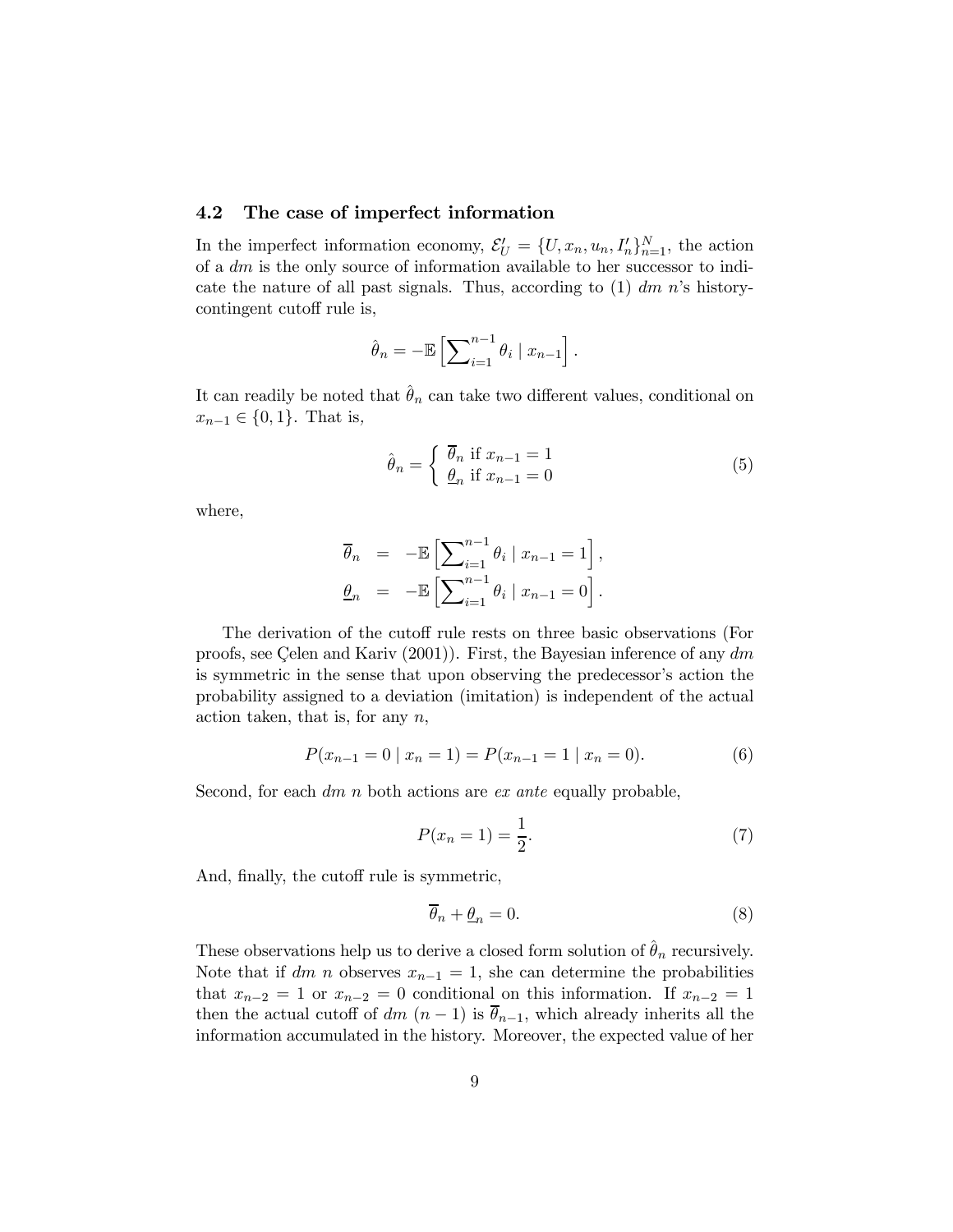signal  $\theta_{n-1}$  is computable conditional on  $\overline{\theta}_{n-1}$  and  $x_{n-1} = 1$ . An analogous argument also applies if  $x_{n-2} = 0$ . Thus, the law of motion for  $\theta_n$  is given by

$$
\overline{\theta}_n = P(x_{n-2} = 1 | x_{n-1} = 1) \{ \overline{\theta}_{n-1} - \mathbb{E} [\theta_{n-1} | x_{n-2} = 1] \} + P(x_{n-2} = 0 | x_{n-1} = 1) \{ \underline{\theta}_{n-1} - \mathbb{E} [\theta_{n-1} | x_{n-2} = 0] \}.
$$

Using observations (6) and (7) it simplifies to

$$
\overline{\theta}_n = \frac{1 - \overline{\theta}_{n-1}}{2} \left[ \overline{\theta}_{n-1} - \frac{1 + \overline{\theta}_{n-1}}{2} \right] + \frac{1 - \underline{\theta}_{n-1}}{2} \left[ \underline{\theta}_{n-1} - \frac{1 + \underline{\theta}_{n-1}}{2} \right]. \tag{9}
$$

Using (8), this leads to the following proposition.

**Proposition 3** In  $\mathcal{E}'_U$ , the cutoff dynamics follows the cutoff process

$$
\hat{\theta}_n = \begin{cases}\n-\frac{1+\hat{\theta}_{n-1}^2}{2} & \text{if } x_{n-1} = 1 \\
\frac{1+\hat{\theta}_{n-1}^2}{2} & \text{if } x_{n-1} = 0\n\end{cases}
$$
\n(10)

where  $\hat{\theta}_1 = 0$ .

The impossibility of an informational cascade in  $\mathcal{E}'_U$  follows immediately since, as in  $\mathcal{E}_U$ ,  $|\theta_n| < 1 \forall n$ . However, as we illustrate in Figure 1, dm n's cutoff rule partitions the signal space into three subsets:  $[-1, \overline{\theta}_n), [\overline{\theta}_n, \underline{\theta}_n)$ and  $[\underline{\theta}_n, 1]$ . For high-value signals  $\theta_n \in [\underline{\theta}_n, 1]$  and low-value signals  $\theta_n \in$  $[-1, \overline{\theta}_n]$  dm n follows her private signal and takes action  $x_n = 1$  or  $x_n = 0$ respectively. In the intermediate subset  $[\overline{\theta}_n, \underline{\theta}_n)$ , which we call the *imitation* set, private signals are ignored in making a decision and dms imitate their immediate predecessor's action.

[Figure 1 here]

Furthermore, since  $\{\overline{\theta}_n\}$  ( $\{\underline{\theta}_n\}$ ) is a decreasing (increasing) sequence bounded by  $-1$  (1) and must converge, imitation sets monotonically increase in n regardless of the actual history of actions and converge to the entire signal space in the limit. That is to say, the imitation set becomes an attractor in the limit. Hence, over time, dms tend to rely more on the information revealed by the predecessor's action rather than their private signal.

Note, however, that this does not imply convergence of the cutoff process  ${\hat{\theta}_n}$ . In fact, a simple analysis shows that the cutoff process (10) is not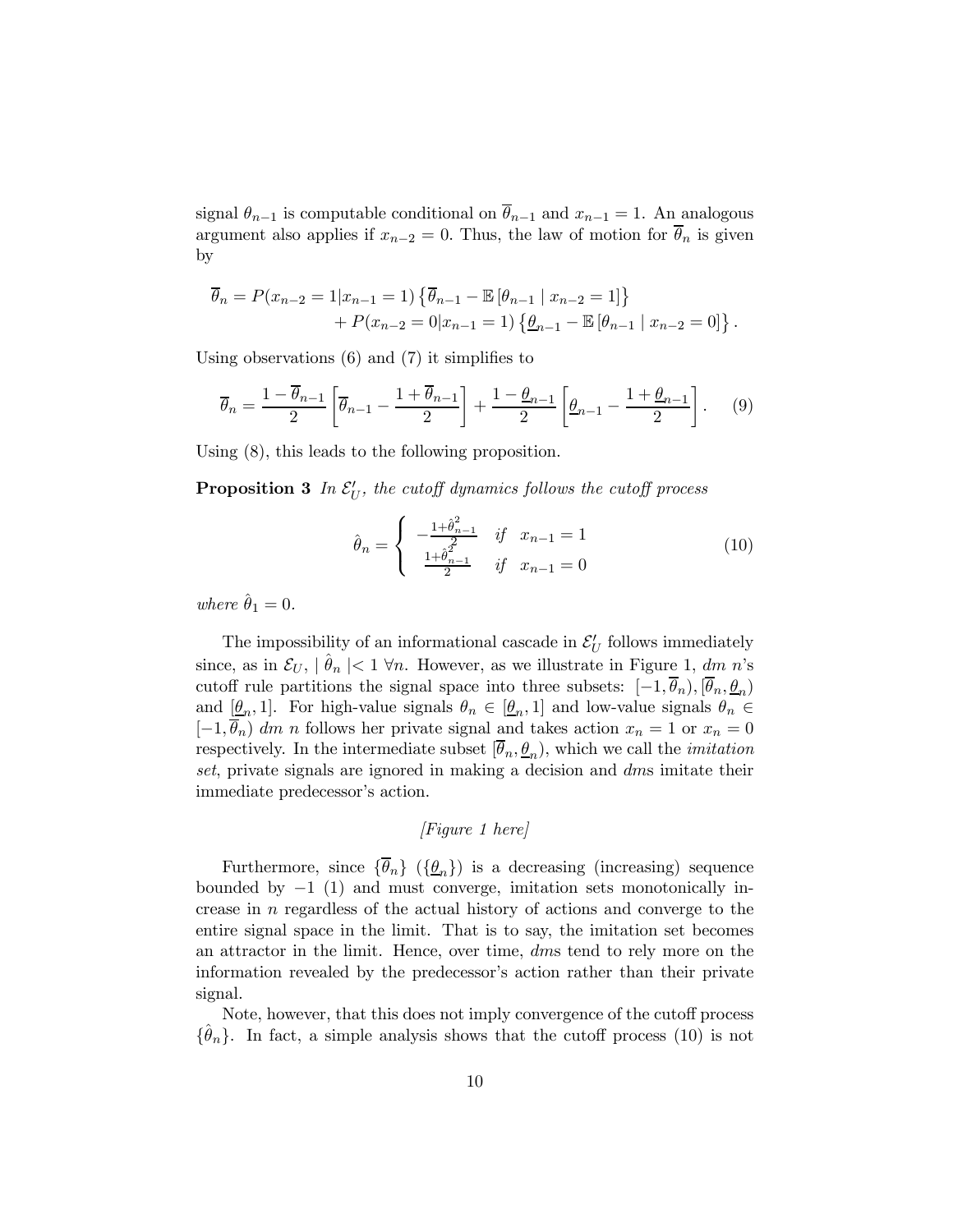convergent3. Hence, a limit-cascade never arises since the cutoff process is not stable near any of the fixed points  $-1$  and 1. Further, since  $\{\theta_n\}$  is not stable, it is obvious that convergence of actions in the standard herding manner is impossible. This is to say that the divergence of cutoffs implies divergence of actions.

As herd behavior is impossible, one might ask what the expected length of a finite herd starting from some finite  $dm$  n,  $\mathbb{E}[l_n^N]$ , is. Note that when a deviation occurs, the cutoff process switches from a point close to one of the fixed points to a point even closer to the other fixed point, therefore  $\mathbb{E}[l_n^N]$ is increasing in  $n$  for an economy size  $N$  large enough. This can be shown using direct calculations. Hence, along the line of  $dms$ , behavior is typified by monotonically longer lasting finite herds. Furthermore, a comparison test with  $\Sigma_n \frac{1}{n}$  shows that for any n,  $\lim_{N \to \infty} \mathbb{E}[l_n^N] = \infty$ . Thus, one aspect of herding is preserved in  $\mathcal{E}'_U$ : as  $N \to \infty$ , the expected number of successors who will imitate any dm tends to infinity.

#### 4.3 Perfect versus imperfect information

To understand the dissimilarities between  $\mathcal{E}_U$  and  $\mathcal{E}'_U$ , consider a finite herd followed by a deviator. In both  $\mathcal{E}_U$  and  $\mathcal{E}'_U$ , the deviator becomes a leader to her successors. Yet, there is substantial difference. In  $\mathcal{E}_U$ , the deviator can be identified since previous actions are publicly known. As a result, her deviation reveals clear cut information regarding her private signal that meagerly dominates the accumulated public information. Thus, her successor will be slightly in favor of joining the deviation. This is referred to by Smith and Sørensen (2000) as the *overturning principal*.

On the other hand, in  $\mathcal{E}'_U$ , one can not tell whether her predecessor is an imitator or a deviator. Thus, a deviator's action is her successor's sole source of information about the entire history of previous actions. Consequently, one who immediately follows a deviator can be expected to replicate the deviation. Moreover, most likely the deviation will turn out to be followed by a longer lasting finite herd.

To illustrate, assume that a long finite herd of investment precedes some dm n. Then, her cutoff is close to  $-1$ , for example  $\hat{\theta}_n = -1 + \varepsilon$  for some small  $\varepsilon > 0$  in  $\mathcal{E}_U$  and  $\hat{\theta}_n = -1 + \delta$  for some small  $\delta > 0$  in  $\mathcal{E}'_U$ . Now, suppose that  $dm$  n does not invest because she receives an extreme contrary signal, say  $\theta_n = -1$ . In  $\mathcal{E}_U$ , her deviation reveals clear-cut information that  $\theta_n \in$  $[-1, -1+\varepsilon]$ , and thus, having observed the deviation, dm  $(n+1)$  overturns;

<sup>&</sup>lt;sup>3</sup>Note that  $\prod_{n=1}^{\infty} \frac{1-\bar{\theta}_n}{2} = 0$  if and only if  $\sum_{n=1}^{\infty} (\bar{\theta}_n + 1)$  does not converge, by induction, it is not difficult to show that  $(\bar{\theta}_n + 1) \geq \frac{1}{n}$  for all n.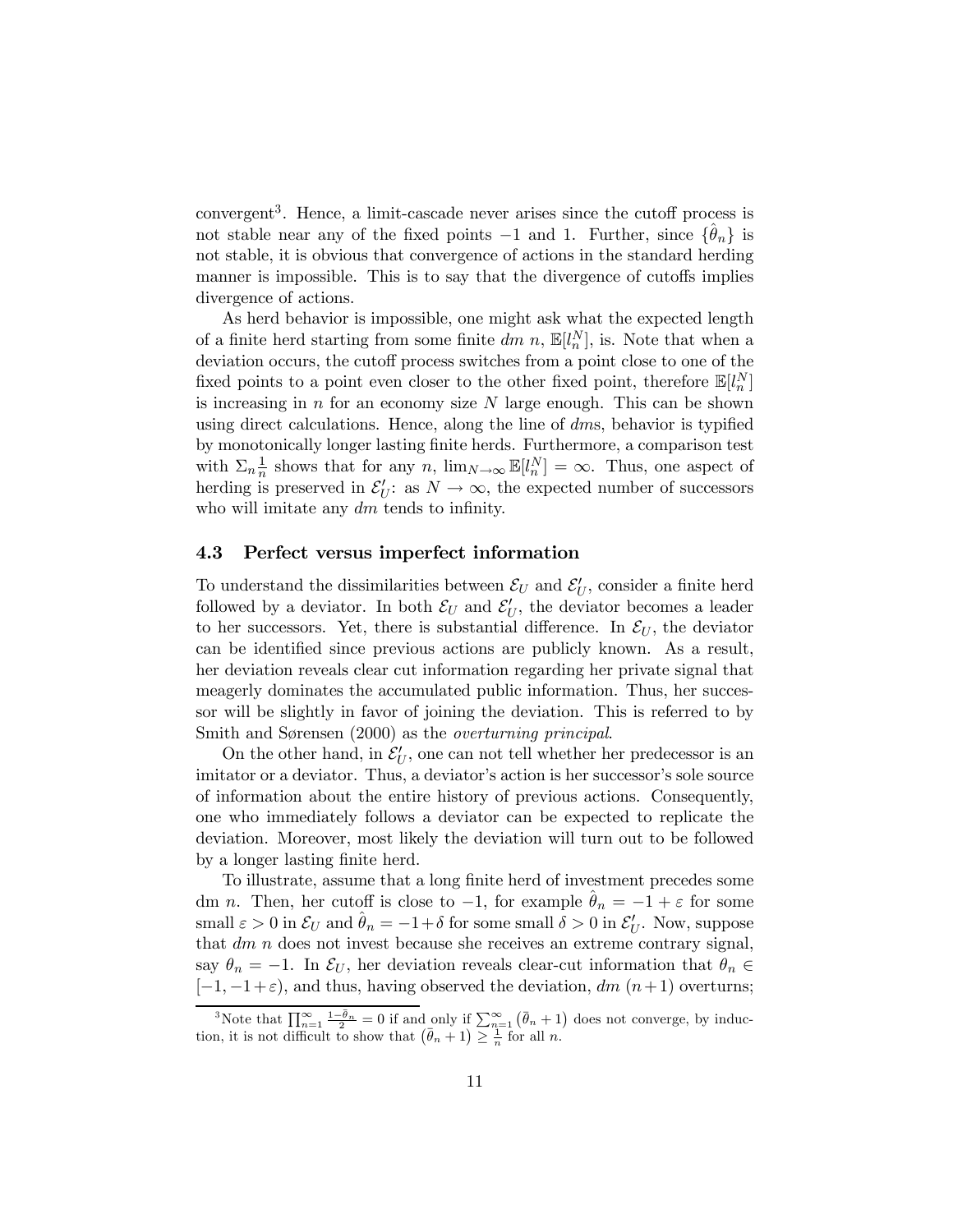yet her cutoff is close to zero, specifically  $\hat{\theta}_{n+1} = \frac{\varepsilon}{2}$ . In  $\mathcal{E}'_U$ , by contrast, since the deviation is not observed by  $dm$   $(n + 1)$ , she overturns dramatically by setting her cutoff even closer to 1, specifically  $\hat{\theta}_{n+1} = 1 - \delta + \frac{\delta^2}{2}$ .

As to the welfare properties of the equilibria, the likelihoods of correct decisions in  $\mathcal{E}_U$  and  $\mathcal{E}'_U$  can not be found analytically since conditional on  $\Theta$ ,  $\theta_n$ s are negatively correlated. However, simulations show certain directional effects, which, to the extent that we can cover finite economy sizes, we conjecture that they are robust. In particular, in  $\mathcal{E}_U$  the process is concentrated more often than in  $\mathcal{E}'_U$  on the correct decision. And, in both  $\mathcal{E}_U$  and  $\mathcal{E}'_U$ , the *ex ante* probability that  $dm$  n makes a correct decision increases in  $n$ for a given N. Figure 2 summarizes simulations that were carried out for economies  $\mathcal{E}_U$  and  $\mathcal{E}'_U$  of size  $N = 10$ .

[Figure 2 here]

## 5 The general case

All of our results to this point relied on the assumption that the signal distribution is uniform. In what follows, we show that the results obtained so far hold for any symmetric signal distribution. Since the perfect information case is studied in a general setting by Smith and Sørensen (2000), we concentrate on the imperfect information economy  $\mathcal{E}'_F$ .

#### 5.1 The symmetric case

We consider an imperfect information economy  $\mathcal{E}'_F$  where F satisfies symmetry. Without loss of generality, assume that  $a = -1$ . Additionally, for technical reasons we assume that there is no probability mass on any of the cutoff points, which is a set of measure zero.

One can show that observations  $(6)$ ,  $(7)$  and  $(8)$  for the uniform case hold for any F. Using observations (6) and (7), the law of motion for  $\overline{\theta}_n$  is given by

$$
\overline{\theta}_{n+1} = \left[1 - F(\overline{\theta}_n)\right] \left[\overline{\theta}_n - E^+(\overline{\theta}_n)\right] + \left[1 - F(\underline{\theta}_n)\right] \left[\underline{\theta}_n - E^+(\underline{\theta}_n)\right]
$$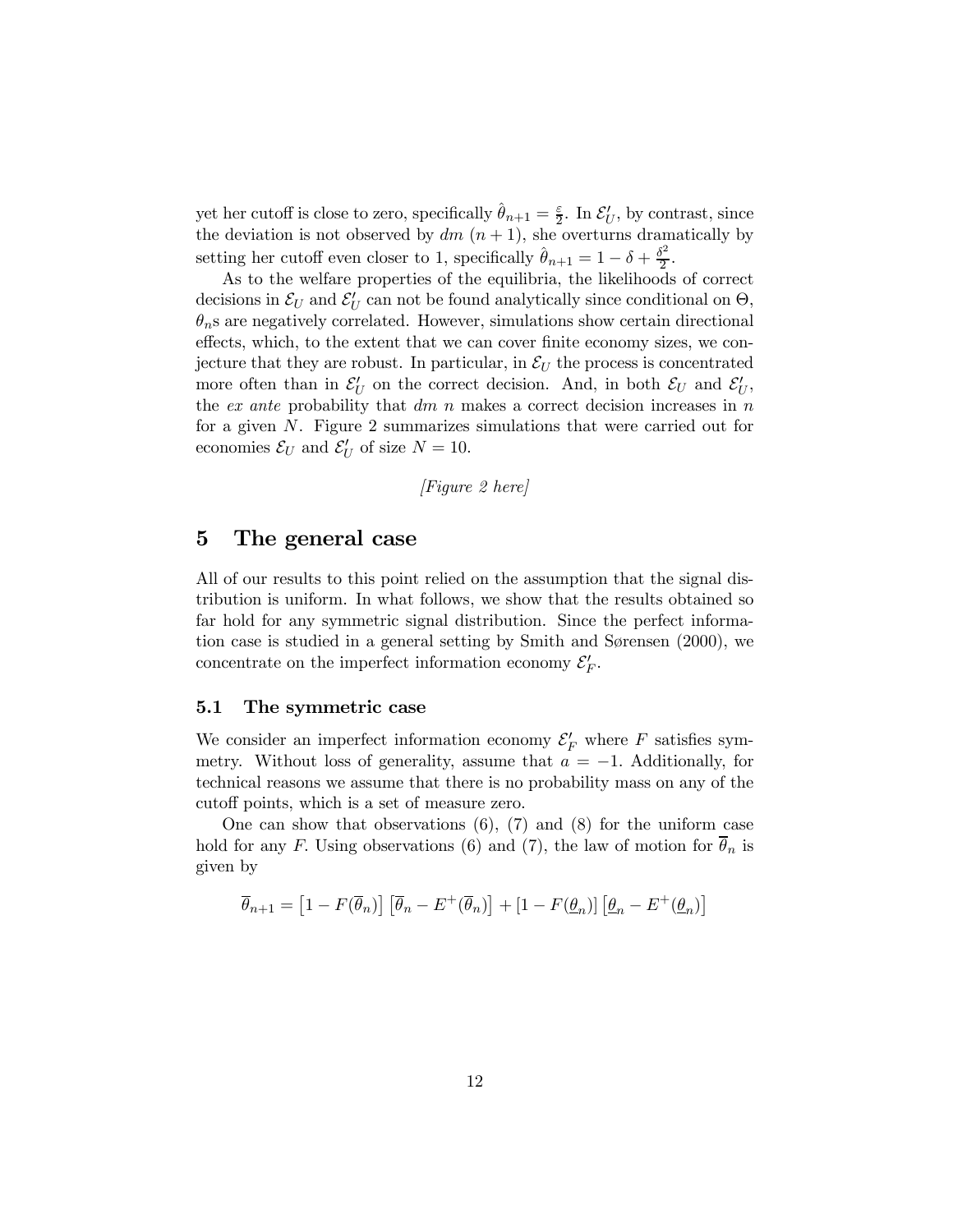where  $E^+(\xi) \equiv E[\theta | \theta \geq \xi]$ . Using symmetry (8) and direct calculations,

$$
\overline{\theta}_{n+1} = \overline{\theta}_n - 2F(\overline{\theta}_n)\overline{\theta}_n - \int_{\overline{\theta}_n}^1 \theta dF - \int_{\underline{\theta}_n}^1 \theta dF
$$

$$
= \overline{\theta}_n - 2F(\overline{\theta}_n)\overline{\theta}_n + 2\int_{-1}^{\overline{\theta}_n} \theta dF
$$

$$
\leq \overline{\theta}_n
$$

and the inequality is strict as long as  $\bar{\theta}_n > -1$ . The same expression yields,

$$
\overline{\theta}_{n+1} = \overline{\theta}_n - 2F(\overline{\theta}_n)\overline{\theta}_n + 2\int_{-1}^{\overline{\theta}_n} \theta dF
$$
\n
$$
\geq \overline{\theta}_n - 2F(\overline{\theta}_n)\overline{\theta}_n - 2F(\overline{\theta}_n)
$$
\n
$$
\geq \overline{\theta}_n - (\overline{\theta}_n + 1)
$$
\n
$$
= -1
$$
\n(11)

as long as  $-1 \le \overline{\theta}_n \le 0$  and the inequality is strict as long as  $\overline{\theta}_n > -1$ .

Hence,  $\{\overline{\theta}_n\}$  is a decreasing sequence bounded by  $-1$  and must converge. In fact, from (11) the relation  $\theta_{n+\frac{1}{2}} = \varphi(\theta_n)$  is continuous on  $(-1, -1 + \varepsilon]$ for some  $\varepsilon > 0$ , so  $\varphi(\theta) < \theta$  for any  $\theta > -1$  implies that  $\theta_n \searrow -1$  as  $n \to \infty$ . An analogous analysis yields  $\varphi(\underline{\theta}) > \underline{\theta}$  for any  $\underline{\theta} < 1$  and  $\underline{\theta}_n \nearrow 1$  as  $n \to \infty$ .

The impossibility of informational cascades follows immediately since  $\mid \theta_n \mid$  < 1,  $\forall n$ . Furthermore, it can be readily noted that imitation sets  $[\overline{\theta}_n, \underline{\theta}_n]$  monotonically increase in n and converge to an attractor in the limit. We have already observed that when signals are uniformly distributed the cutoff process  $\{\hat{\theta}_n\}$  is not stable. We, now, extend this result to any F.

**Proposition 4** In  $\mathcal{E}'_F$ ,  $\{\hat{\theta}_n\}$  is unstable near -1 and 1.

**Proof.** Without loss of generality, we show that  $\{\hat{\theta}_n\}$  unstable near  $-1$ , *i.e,* for any  $k < \infty$ ,  $\prod_{n=k}^{\infty} (1 - F(\overline{\theta}_n)) = 0$ . First, note that it holds trivially whenever  $F(-1) \neq 0$  since there is always a positive probability of deviation. When  $F(-1) = 0$ , by (11)

$$
\overline{\theta}_{n+1} = \overline{\theta}_n - 2F(\overline{\theta}_n)\overline{\theta}_n + 2\int_{-1}^{\overline{\theta}_n} \theta dF.
$$

Let  $\mu_n = 1 + \overline{\theta}_n$ , then

$$
\mu_{n+1} = \mu_n - 2F(\overline{\theta}_n)\mu_n + 2\int_{-1}^{\overline{\theta}_n} (1+\theta)dF
$$
  

$$
\frac{\mu_{n+1}}{\mu_n} \ge 1 - 2F(\overline{\theta}_n)
$$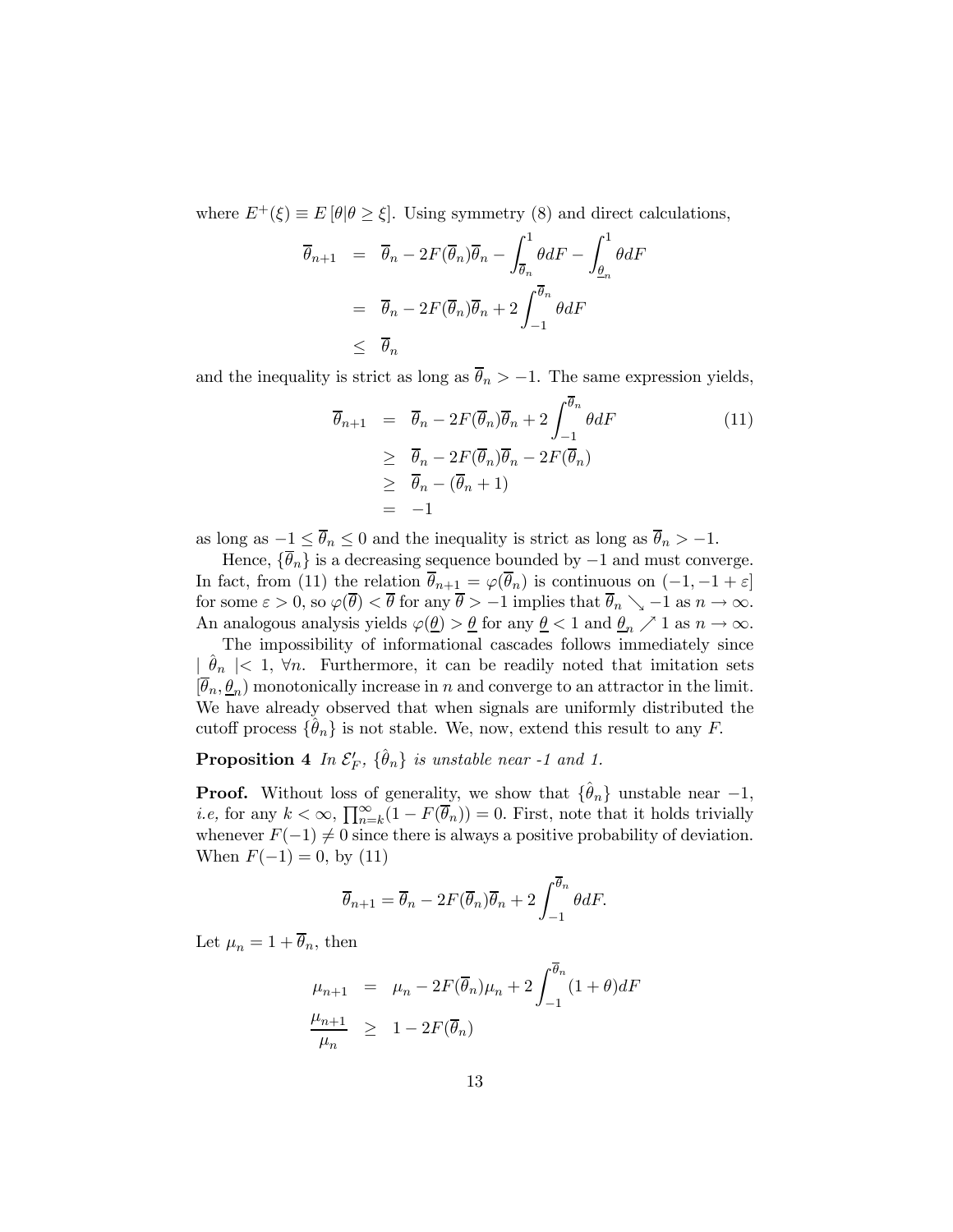Since  $\prod_{n=k}^{\infty} \frac{\mu_{n+1}}{\mu_n} = 0$ ,  $\prod_{n=k}^{\infty} (1 - 2F(\overline{\theta}_n)) = 0$  which implies that  $\sum_{n=k}^{\infty} F(\overline{\theta}_n) =$  $\infty$ , and thus  $\prod_{n=k}^{\infty} (1 - F(\overline{\theta}_n)) = 0.$ 

The next theorem summarizes the results on learning dynamics.

**Theorem 1 (Learning)** In  $\mathcal{E}'_F$ , (i) Neither an informational cascade nor a limit-cascade arises. (ii) The imitation set  $[\overline{\theta}_n, \underline{\theta}_n)$  is increasing in n and is an attractor in the limit, i.e.,  $[\overline{\theta}_n, \underline{\theta}_n) \supset [\overline{\theta}_{n-1}, \underline{\theta}_{n-1}), \forall n$  and  $[\overline{\theta}_n, \underline{\theta}_n) \rightarrow$  $[-1, 1]$  as  $n \to \infty$ .

As to action dynamics, the impossibility of herd behavior follows immediately from the instability of the cutoff process  $\{\hat{\theta}_n\}$ . That is, since a deviation occurs with probability 1, action convergence in the standard herding manner is impossible.

Notwithstanding with the impossibility of herd behavior, when  $F$  has no mass on the boundaries of the signal support, *i.e.*  $F(-1) = 0$  the expected length of a finite herd following any  $dm$  n, given by

$$
\mathbb{E}[l_n^N] = \sum\nolimits_{k=1}^{N-n} k(1 - F(\overline{\theta}_{n+1})) \cdots (1 - F(\overline{\theta}_{n+k})) F(\overline{\theta}_{n+k+1}),
$$

need not be bounded, as in the uniform case. However, we know of no necessary condition on the primitive F that guarantees that  $\lim_{N\to\infty} \mathbb{E}[l_n^N] =$ ∞. The obvious difficulty is to determine the finiteness of a series whose terms are merely described in a difference equation.

A simple easily checked sufficient condition is that  $\overline{\theta}_n$  converges fast enough such that  $F(\overline{\theta}_n)$  converges at a rate faster than  $\frac{1}{n}$ . The proof of this result is not difficult and is omitted. It follows, with the help of induction, from a comparison test for which the divergent sequence is  $\sum_{k} F(\overline{\theta}_{n+k}).$ 

On the other hand, when F has a mass on the boundaries, i.e,  $F(-1) \neq$ 0, the expected length of a finite herd following any  $dm$  n is bounded. To see this suppose that  $F(-1) = \delta > 0$ , then

$$
\lim_{N \to \infty} \mathbb{E}[l_n^N] \le F(\overline{\theta}_{n+2}) \sum_{k=1}^{\infty} k \delta^k
$$

and the inequality follows since  $F(\theta_{n+2}) \geq F(\theta_{n+k})$  for all  $k \geq 2$  and  $\delta \geq$  $1-F(\overline{\theta}_{n+k})$  for all  $k \geq 1$ . But since  $\sum_{k=1}^{\infty} k \delta^k = \frac{\delta}{(1-\delta)^2}$ ,  $\lim_{N \to \infty} \mathbb{E}[l_n^N] < \infty$ .

The next theorem summarizes the results on action dynamics.

**Theorem 2 (Behavior)** In  $\mathcal{E}'_F$ , (i) Herd behavior does not occur. (ii) The expected length of a finite herd following any dm n,  $\mathbb{E}[l_n^N]$ , need not be bounded, i.e.,  $\lim_{N\to\infty} \mathbb{E}[l_n^N] = \infty$ , when  $F(-1) = 0$ . When  $F(-1) \neq 0$ ,  $\lim_{N\to\infty} \mathbb{E}[l_n^N] < \infty.$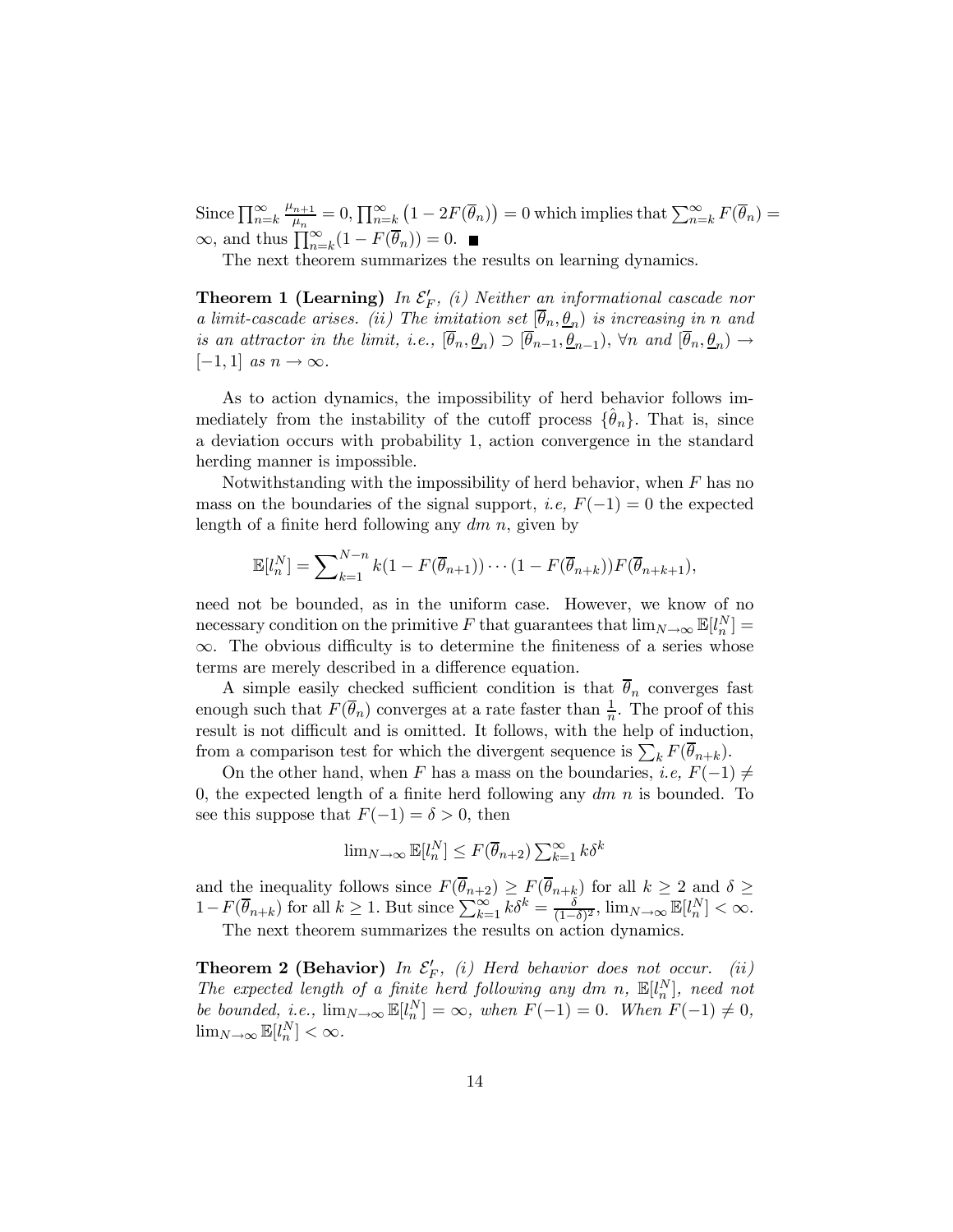## 5.2 The asymmetric case

Next we consider an imperfect information economy,  $\mathcal{E}'_F$ , where private signals are distributed with F such that  $\mathbb{E}[\theta]=0$ . Let  $p_n \equiv P(x_n = 1)$ . Then,

$$
p_n \overline{\theta}_{n+1} + (1 - p_n) \underline{\theta}_{n+1} = 0
$$

for every  $n$  and the state of the dynamic system can be represented by the ordered pair  $(p_n, \overline{\theta}_{n+1})$ . The law of motion for  $(p_n, \overline{\theta}_{n+1})$  is given by

$$
p_{n+1} = p_n(1 - F(\overline{\theta}_{n+1})) + (1 - p_n)(1 - F(\underline{\theta}_{n+1}))
$$

and

$$
\overline{\theta}_{n+2} = \frac{p_n(1 - F(\overline{\theta}_{n+1}))[\overline{\theta}_{n+1} - E^+(\overline{\theta}_{n+1})]}{p_n(1 - F(\overline{\theta}_{n+1})) + (1 - p_n)(1 - F(\underline{\theta}_{n+1}))} + \frac{(1 - p_n)(1 - F(\underline{\theta}_{n+1}))[\underline{\theta}_{n+1} - E^+(\underline{\theta}_{n+1})]}{p_n(1 - F(\overline{\theta}_{n+1})) + (1 - p_n)(1 - F(\underline{\theta}_{n+1}))}.
$$

Notice that,

$$
p_{n+1}\overline{\theta}_{n+2} = p_n(1 - F(\overline{\theta}_{n+1}))[\overline{\theta}_{n+1} - E^+(\overline{\theta}_{n+1})]
$$
  
+ (1 - p\_n)(1 - F(\underline{\theta}\_{n+1}))[\underline{\theta}\_{n+1} - E^+(\underline{\theta}\_{n+1})]  
= p\_n(1 - F(\overline{\theta}\_{n+1}))[\overline{\theta}\_{n+1} - E^+(\overline{\theta}\_{n+1})]  
+ (1 - p\_n)(1 - F(\underline{\theta}\_{n+1}))\left[\frac{p\_n\overline{\theta}\_{n+1}}{1 - p\_n} + E^+(\underline{\theta}\_{n+1})\right]  
= p\_n\overline{\theta}\_{n+1} + p\_n\overline{\theta}\_{n+1}(F(\underline{\theta}\_{n+1}) - 1 - F(\overline{\theta}\_{n+1}))  
- p\_n\int\_{\overline{\theta}\_{n+1}}^b \theta dF - (1 - p\_n)\int\_{\underline{\theta}\_{n+1}}^b \theta dF  
\le p\_n\overline{\theta}\_{n+1} + p\_n\overline{\theta}\_{n+1}[F(\underline{\theta}\_{n+1}) - 1 - F(\overline{\theta}\_{n+1})]  
+ p\_n\overline{\theta}\_{n+1}F(\overline{\theta}\_{n+1}) + p\_n\overline{\theta}\_{n+1}[1 - F(\overline{\theta}\_{n+1})]  
= p\_n\overline{\theta}\_{n+1}.

The inequality follows because

$$
-p_n \int_{\overline{\theta}_{n+1}}^b \theta dF = p_n \int_a^{\overline{\theta}_{n+1}} \theta dF \le p_n \overline{\theta}_{n+1} F(\overline{\theta}_{n+1})
$$

and

$$
-(1-p_n)\int_{\underline{\theta}_{n+1}}^{b} \theta dF \le -(1-p_n)\underline{\theta}_{n+1}[1 - F(\underline{\theta}_{n+1})] = p_n \overline{\theta}_{n+1}[1 - F(\underline{\theta}_{n+1})]
$$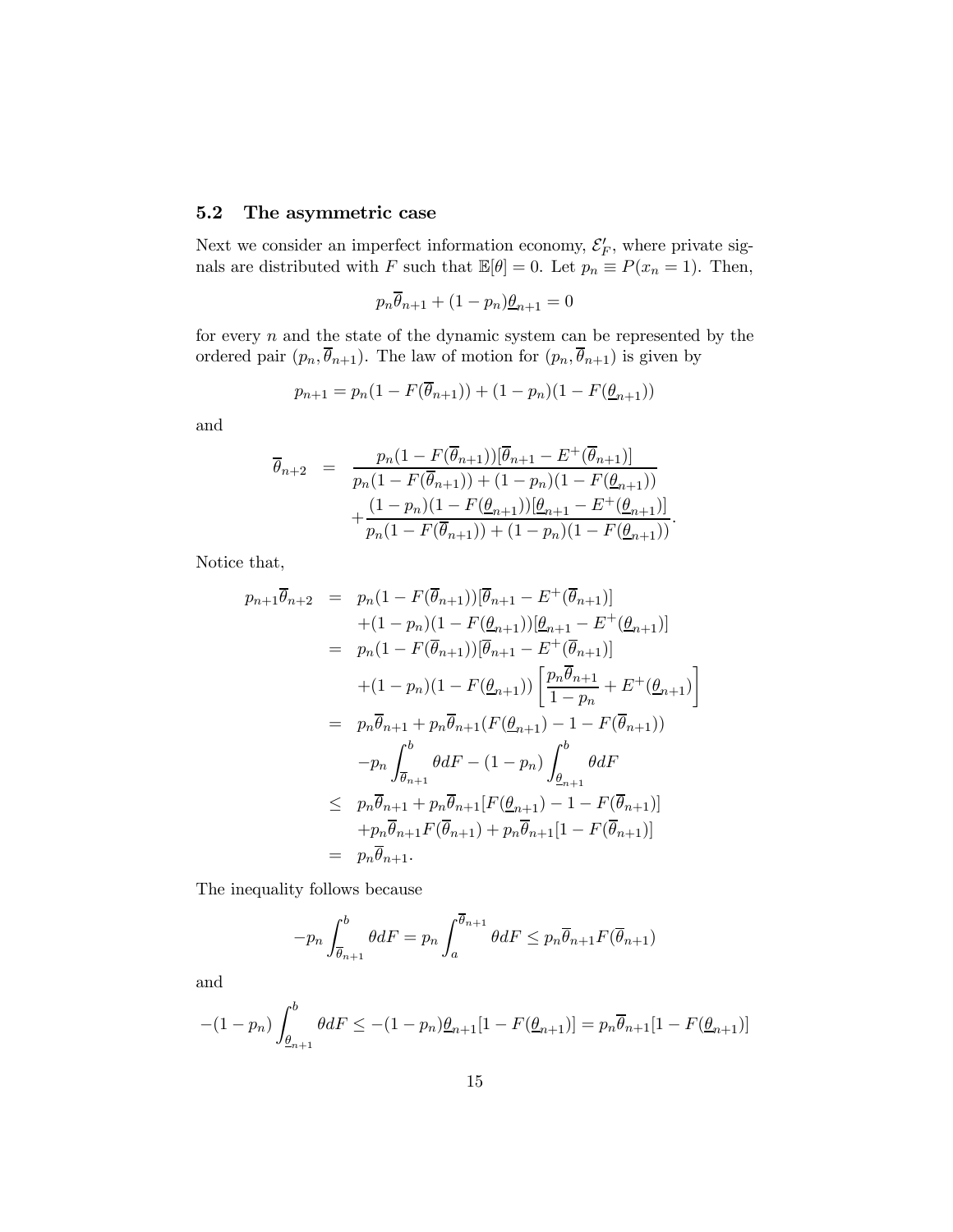and the inequality is strict as long as  $\bar{\theta}_{n+1} > a$  or  $\underline{\theta}_{n+1} < b$ . It is readily noted that the sequence  $\{p_n\overline{\theta}_{n+1}\}\$ is bounded. To see this, note that if  $\{p_n\overline{\theta}_{n+1}\}\$ is unbounded then  $\{(1-p_n)\underline{\theta}_{n+1}\}\$ is unbounded too and for some finite  $n, \underline{\theta}_k > b, \overline{\theta}_k < a, \forall k > n$ , which implies that  $p_{n+1}\overline{\theta}_{n+2} = p_n\overline{\theta}_{n+1}$ , a contradiction.

As to learning and actions dynamics, the boundedness of  $\{p_n\overline{\theta}_{n+1}\}\$  implies that  $\{\theta_n\}$  and  $\{\underline{\theta}_n\}$  must exit  $(a, b)$  in finite time or in the limit. If this happens in finite time, an informational cascade arises, and if  $\{\theta_n\}$  is stabilized asymptotically, a limit-cascade arises. An immediate corollary of these convergence results is that

$$
\lim_{n \to \infty} p_n = \lim_{n \to \infty} \frac{\underline{\theta}_{n+1}}{\underline{\theta}_{n+1} - \overline{\theta}_{n+1}} = \frac{b}{b - a}
$$

which means, ex ante, that the limit dm chooses  $x = 1$  with probability  $\frac{b}{b-a}$ and  $x = 0$  with probability  $\frac{-a}{b-a}$ .

Although we do not have a full characterization of the possibility of informational cascades, we know that they may arise causing a herd on the corresponding action. In Çelen and Kariv (2001), we provide a sufficient condition for the impossibility of informational cascades, and give an example where a cascade arises.

## 6 Concluding remarks

The perfect- and imperfect-information versions of the model share the conclusion that dms can, for a long time, make the same choice. The important difference is that, whereas in the perfect-information model a herd is an absorbing state, in the imperfect-information model, there are continued, occasional and sharp shifts in behavior. These results suggest that the imperfect information premise illuminates socioeconomic behavior that typically exhibits long-lasting but finite episodes of mass behavior. In particular, we argue that the imperfect information premise provides a better theoretical description of fads and fashions.

It is natural to ask about the robustness of the results when the number of most recent actions that a dm observes exceeds one. Our analysis does not properly address this issue since for any observation of histories larger than one the recursive structure of the cutoff dynamics is extremely involved. However, some key insights are available. The cutoff rule becomes richer since further inferences based on the frequency of past actions can be obtained. More specifically, dms are then able to identify deviators and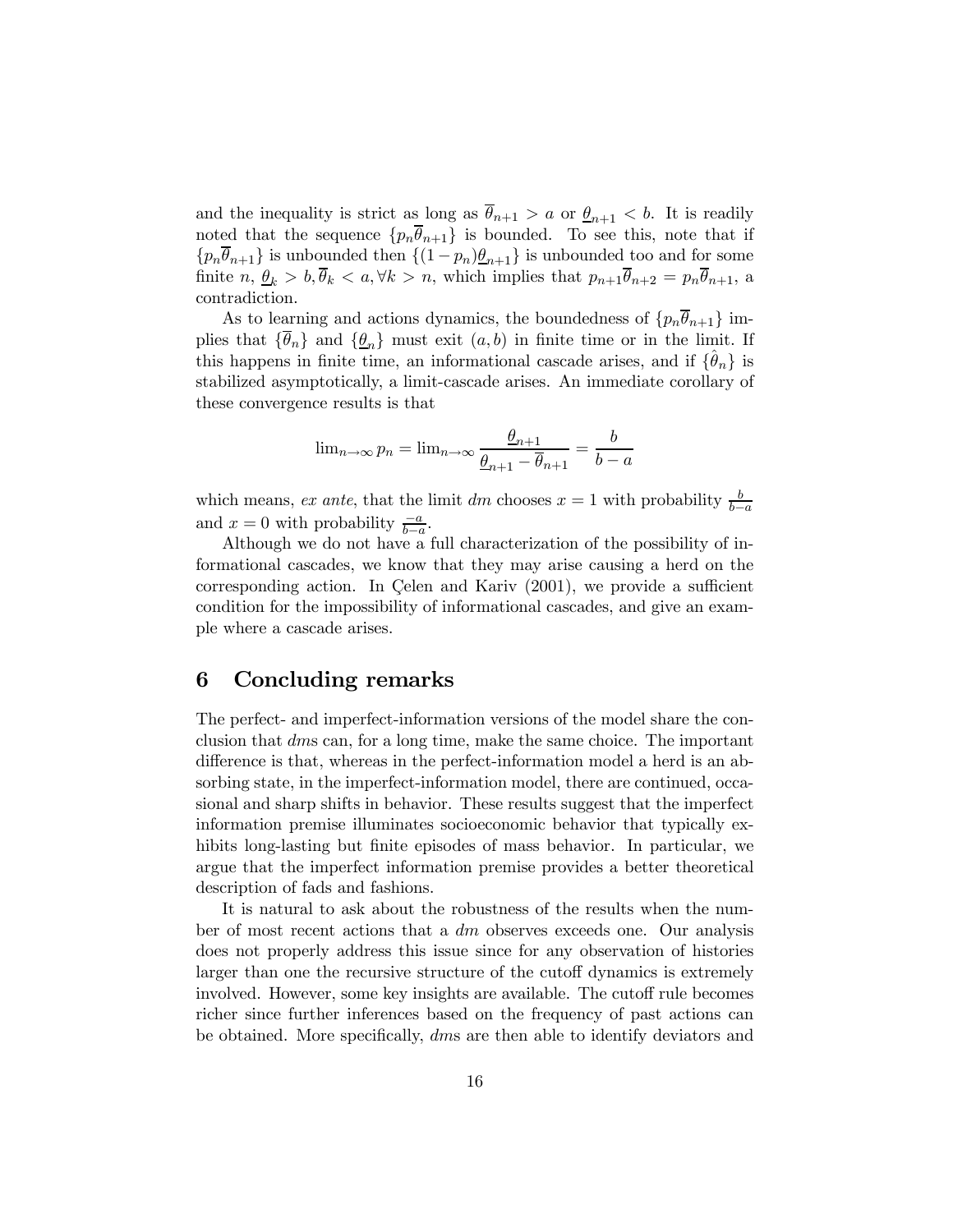imitators, and the information revealed by a deviation can be incorporated into their decision rule. Since the amount of information is increasing in the number of predecessors observed, a successor of a deviator is still inclined to follow the deviation but with less enthusiasm as this number increases.

Whether an increase in the number of predecessors observed would lead to sharply different results is not clear, since all the decision rules would have to be changed to reflect the new environment. Obviously, different information structures may lead to different outcomes. This remains a subject for further research.

# References

- [1] Banerjee, A. (1992) "A Simple Model of Herd Behavior." Quarterly Journal of Economics,  $107(3)$ , pp. 797-817.
- [2] Banerjee, A. and D. Fudenberg (1995) "Word-of-Mouth Learning." MIT, mimeo.
- [3] Bikhchandani, S., D. Hirshleifer and I. Welch (1992) "A Theory of Fads, Fashion, Custom, and Cultural Change as Informational Cascade." Journal of Political Economy,  $100(5)$ , pp. 992-1026.
- [4] Çelen, B. and S. Kariv (2001) "Observational Learning Under Imperfect Information." C.E.S.S. Working Papers #02-03, New York University.
- [5] Gale, D. (1996) "What Have We Learned from Social Learning?" European Economic Review,  $40(3-5)$ , pp. 617-28.
- [6] Smith, L. and P. Sørensen (1996) "Rational Social Learning by Random Sampling." MIT, mimeo.
- [7] Smith, L. and P. Sørensen (1997) "Martingales, Momentum or Mean Reversion? On Bayesian Conventional Wisdom." Nuffield College, mimeo.
- [8] Smith, L. and P. Sørensen (2000) "Pathological Outcomes of Observational Learning." Econometrica,  $68(2)$ , pp. 371-398.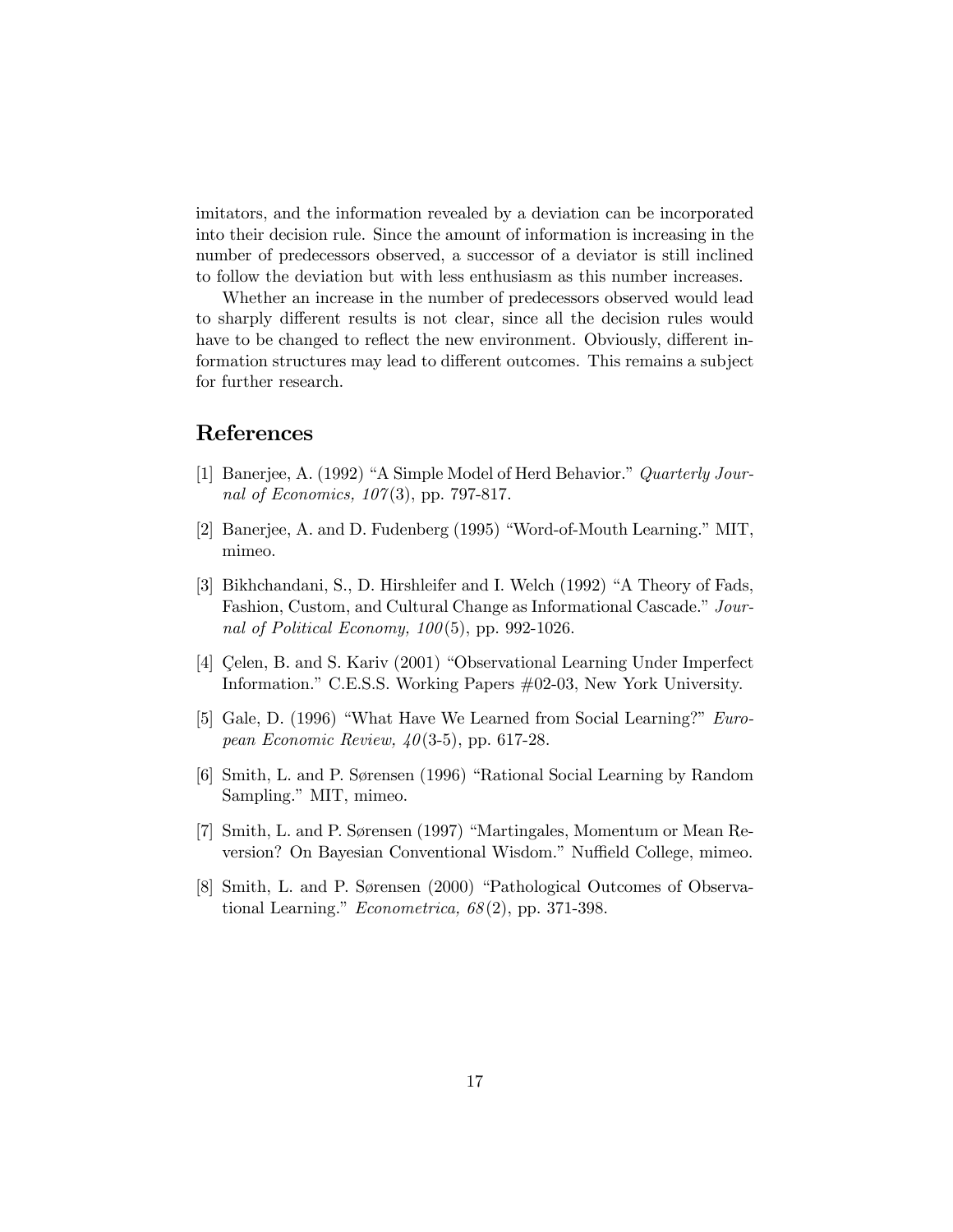